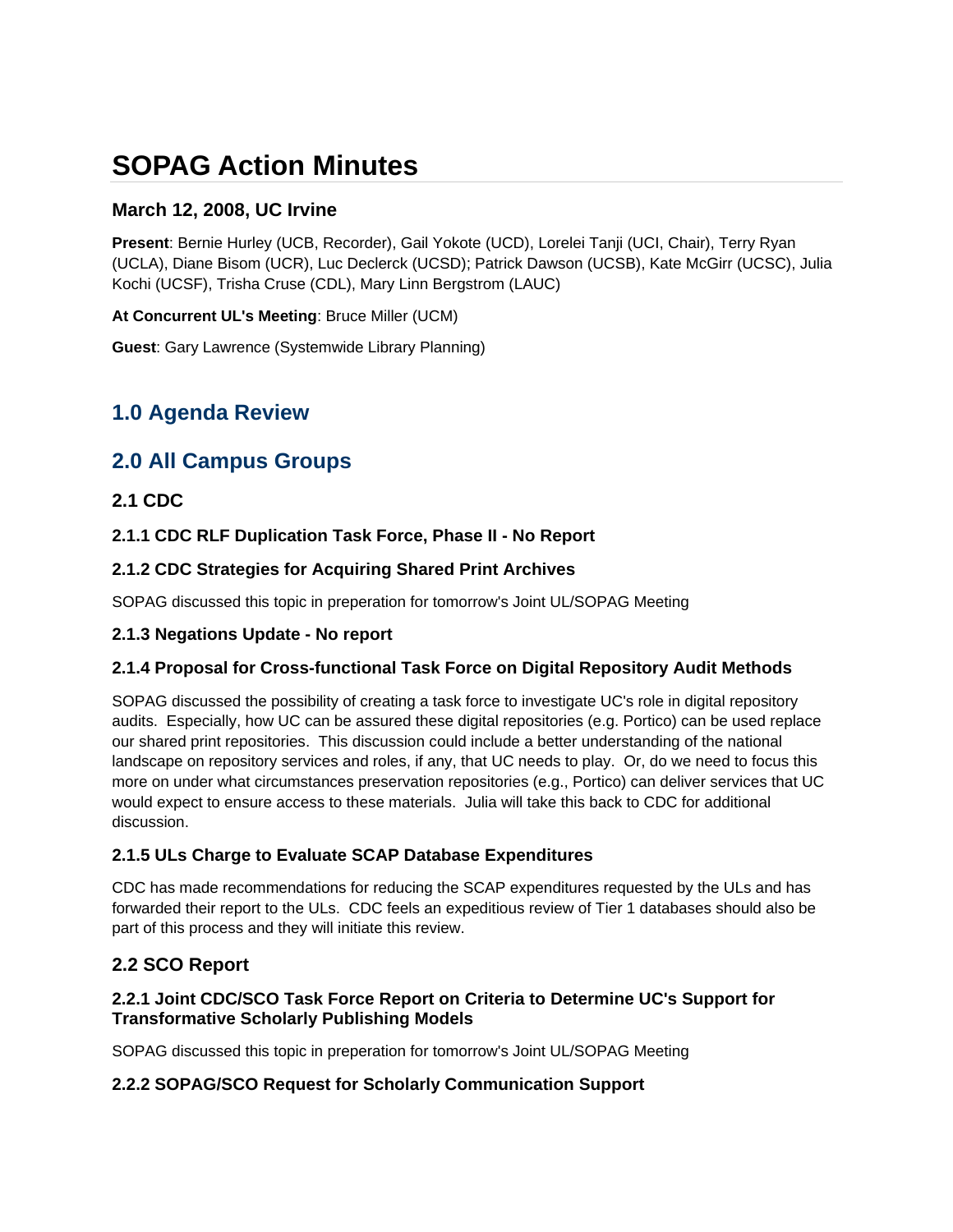SOPAG discussed this topic in preperation for tomorrow's Joint UL/SOPAG Meeting

### **2.3 HOPS**

#### **2.3.1 HOPS charge on the Future of Public Services**

HOPS recently held a retreat to answer SOPAG's questions regarding their original report. The most promising idea recommended by HOPS is to create a common user experience across all campuses. E.g., adoption of the Next Generation Melvyl Pilot, a common database of databases; etc. Many other ideas suggested by HOPS that fall under this theme were discussed. The HOPs report will be discussed in more detail in tomorrow's Joint UL/SOPAG Meeting.

#### **2.3.2 Mass Digitization FAQ**

The FAQ is on the CDL staging server and will be released to the public soon.

#### **2.4 HOTS - ULs Charge to Evaluate Shared Cataloging Program Expenditures**

HOTS has made recommendations for reducing the SCP expenditures requested by the ULs and has forwarded their report to the ULs. If these recommendations are accepted, JSC would need to be consulted regarding cataloging services that would be curtailed.

### **2.5 LTAG**

LTAG has its face to face meeting today in Oakland and will discuss its future role as an ACG. SOPAG looks forward to a report from this meeting.

### **2.6 RSC - ULs Charge to Evaluate Tricor Delivery Program Expenditures**

RSC has made recommendations for reducing the SCP expenditures requested by the ULs and has forwarded their report to the ULs. RSC suggests that the Tricor ILL contact has very good terms and excellent service.

### **3. Project Management Training**

Kate, Trisha, Julia and Joan Starr will look at possible Systemwide project management training opportunities.

**Action**: SOPAG will look at the project management training documentation Julia has posted to the SOPAG wiki.

### **4. e-Dissertations - No report**

### **5. Task Force Reports**

#### **5.1 Bibliographic Services Task Force**

Terry will give a demo and update at the Joint UL/SOPAG Meeting tomorrow. It will be important to address how we do a coordinated launch across all the campuses.

## **6.0 Digital Library Workshop**

The workshop will be held this Friday, March  $14<sup>th</sup>$ .